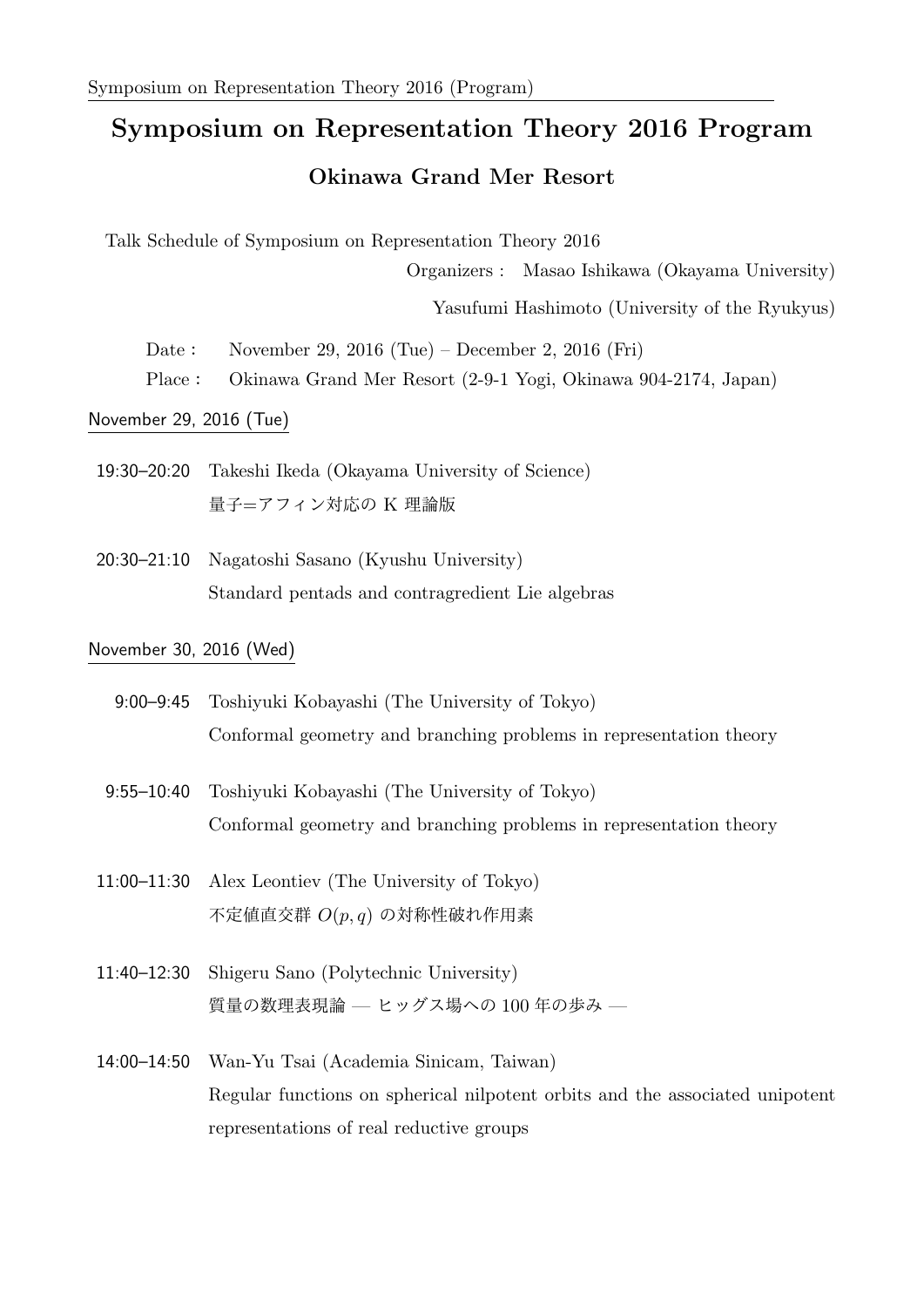- 15:00–15:40 Masatoshi Kitagawa (The University of Tokyo) Uniformly boundedness of multiplicities and polynomial identities
- 15:50–16:30 Koei Kawamura (Kyoto University) 局所体上の対称行列と多変数 *q*-超幾何多項式
- 16:50–17:30 Hiraku Atobe (Kyoto University) *U*(*p, q*) のテータリフトの非消滅性について
- 17:40–18:10 Yosuke Morita (The University of Tokyo) A cohomological obstruction to the existence of Clifford-Klein forms
- 20:00–20:40 Kohei Yahiro (The University of Tokyo) *D*-modules on partial flag varieties and intertwining functors

December 1, 2016 (Thu)

- 9:00–9:45 Soichi Okada (Nagoya University) Schur *Q*-functions and symplectic *Q*-functions
- 9:55–10:40 Soichi Okada (Nagoya University) Schur *Q*-functions and symplectic *Q*-functions
- 11:00–11:50 Kyo Nishiyama (Aoyama Gakuin University) エルミート対称対の二重旗多様体と退化主系列表現
- 12:00–12:40 Hideto Nakashima (Kyushu University) 等質錐の基本相対不変式とその Laplace 変換
- 14:00–18:30

Free Discussion

## December 2, 2016 (Fri)

9:00–9:50 Hideyuki Ishi (Nagoya University) 半単純リー群のアファイン作用の不動点定理とヘッセ幾何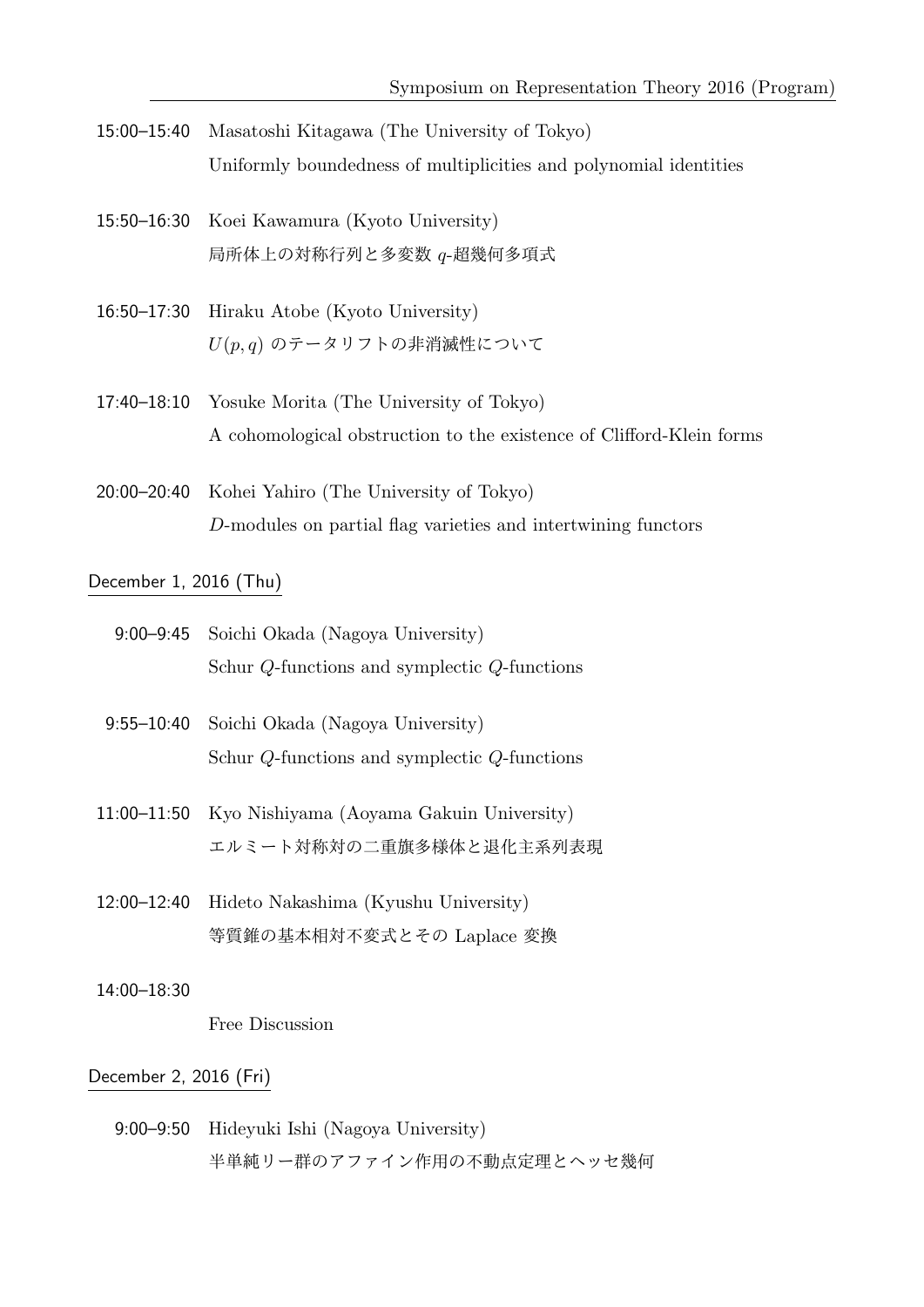10:00–10:40 Speyer Liron (Osaka University) Row removal for graded homomorphisms between Specht modules and for graded decomposition numbers

- 11:00–11:40 Tomoyuki Tamura (Kyushu University) 多面体の非周期的な色塗り方の数え上げ
- 11:50–12:20 Ryo Fujita (Kyoto University) Arakawa-Suzuki functor on the deformed BGG category of the general linear Lie algebra
	- *<sup>∗</sup>* Talk time is what, including a question-and-answer session.